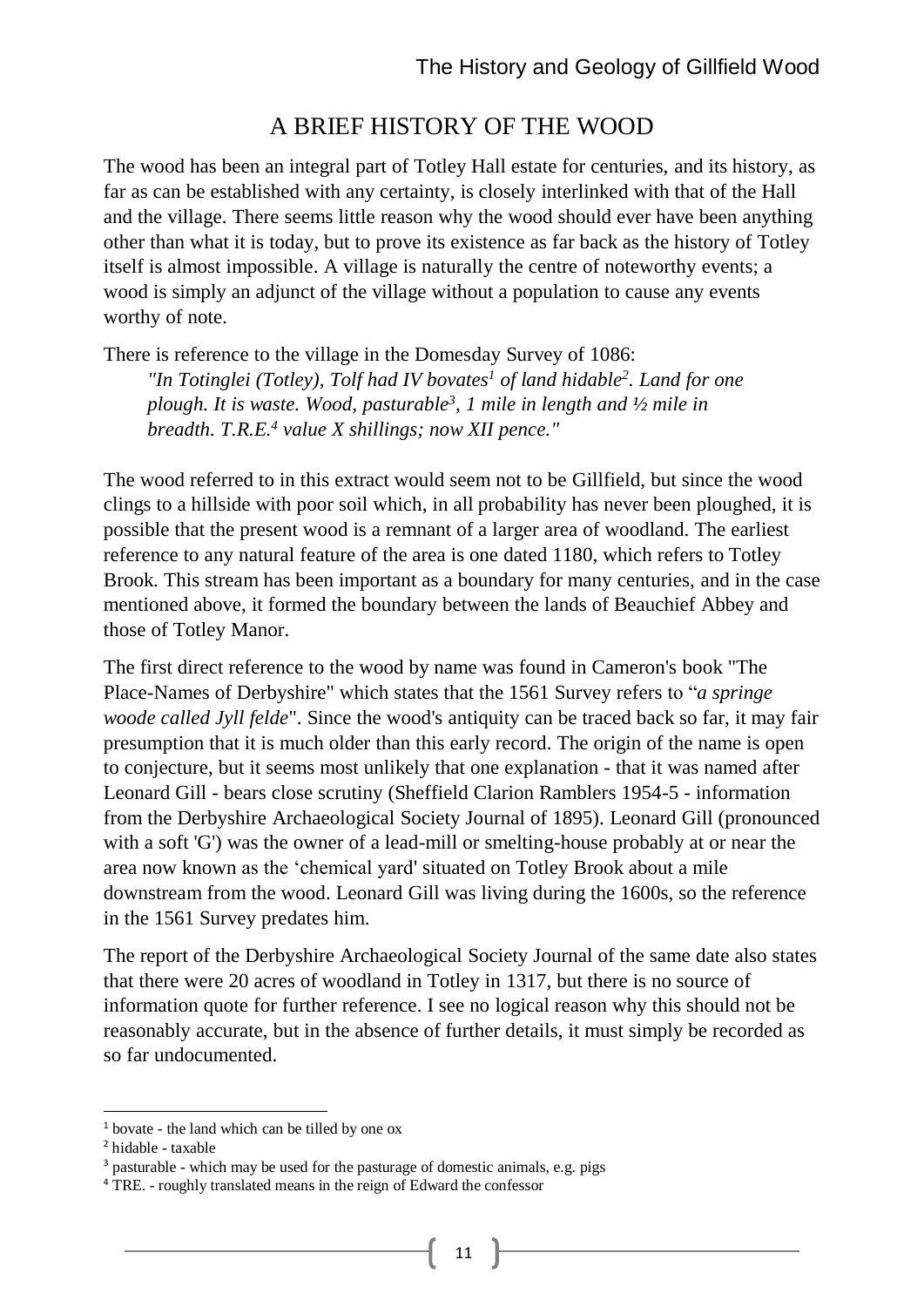The ownership of the Manor of Totley gives a direct clue to the ownership of the wood, in that the two seem interlinked by occasional references to a wood in Totley (see below); and then the link seems to be between Totley Hall and Gillfield, a much closer physical relationship than with the Manor, since one can see the wood from the old Hall building. The first owner of the Manor that I have been able to trace, is Stephen Bright, Bailiff of Hallamshire and of Carbrook Hall, who acquired the lands in 1630. Some eight years later, he bought the lands of Beauchief Abbey, following the dissolution by Henry VIII, and so became owner of both banks of Totley Brook,

A tenuous, but quite possible reference which may allude to the wood, occurs in letters between James Bright and Edward Gill, dated May 3rd, 1653.

*"Revocation, James Bright to Edward Gill and Nicholas Stones, lead merchant, at Himsworth, revoking a previous grant. Messuages<sup>5</sup> and lands in Dore and Totley."*

Edward Gill was Stephen Bright's son-in-law, and was granted joint education of Stephen's daughters with Antony Hadfield his brother-in-law.

*"They are to stand seised of the first fall of spring wood in Ecclesall and Totley to the use of their daughters."*

(This information was found in the 'Bright Papers', lodged in Sheffield City Archive Section, ref. number: WWM. D. 134). This extract infers the presence of a wood of fair size, and although there is no proof that it is indeed Gillfield, I have found no mention, or evidence of any other wood in the district. (Holmesfield Park Wood would not have been in the same parish although it is quite near to the village of Totley).

Stephen Bright's will made on May 20th, 1642, willed all his lands in Totley to John Bright, his son, and his issue; or, in default, to his brother John Bright, vicar of Sheffield. John Bright (the son) died in 1688, and details of the manor from this point, become very difficult to find. How- ever, in 1630, just 58 years previous to John Bright's death, Totley Hall was built by George Newbold, and certainly in later years, Gillfield seems more tightly tied to this building than the manor.

It is only during the Hall's period of occupancy by the late W. A. Milner that there is any specific reference to Gillfield, although the wood was marked on a map prepared by Fairbank for the Rev. D'Ewes Coke in 1813. This map is in the Fairbank Collection at the City Library Archive Office and indicates that the boundaries of the wood have not altered at all since that date. The map of 1899 below, shows the wood and its surrounding fields which are almost unchanged today.

1

12

<sup>&</sup>lt;sup>5</sup> messuages - dwelling houses and buildings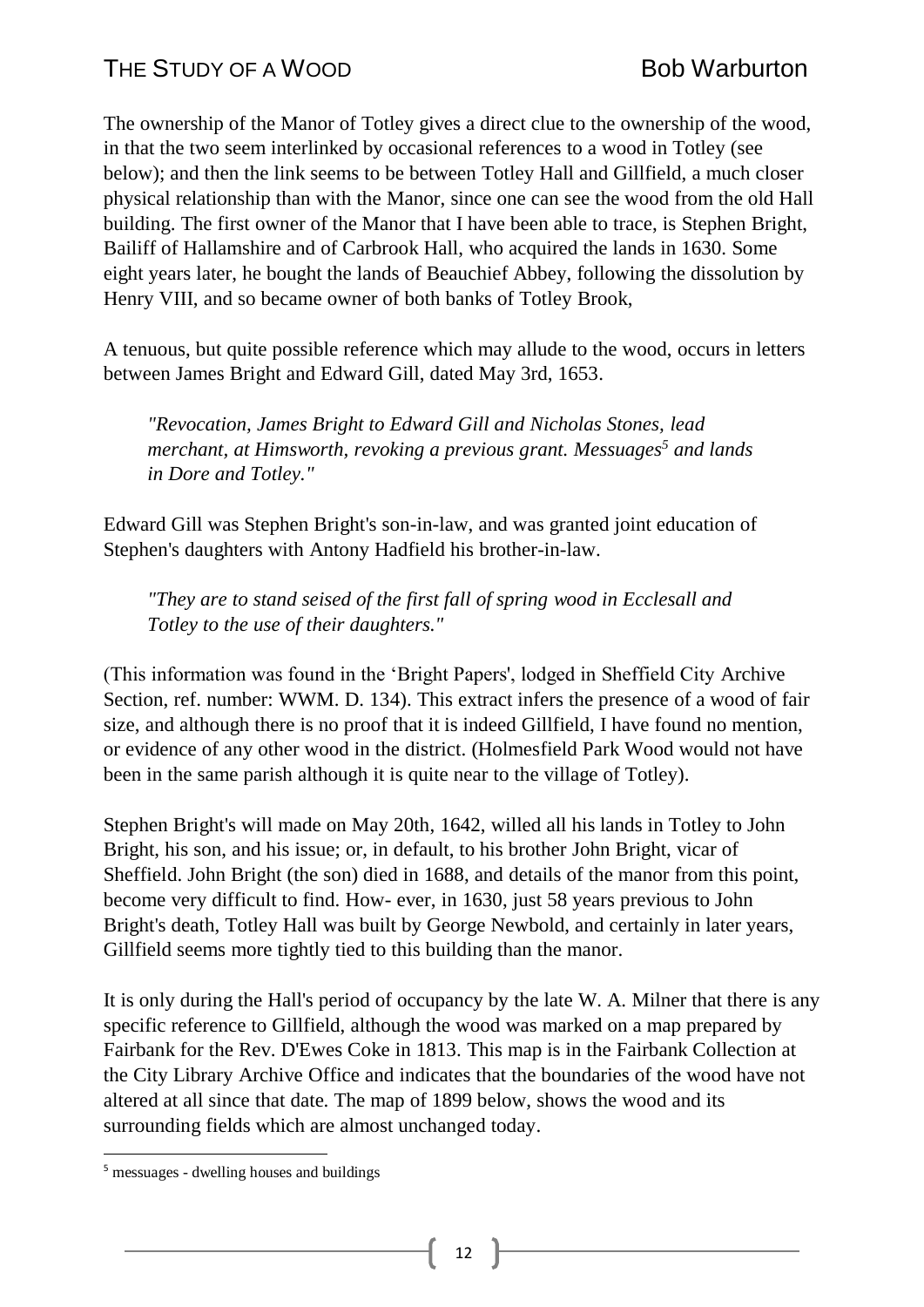## **Map of the Area dated 1899**

This shows Gillfield Wood, and the surrounding area and may be compared with the frontispiece, which is far more modern, being reduced from several 25-inch modern Ordnance Surveys.



Milner, as squire of Totley Hall, used the wood for recreation, and was fond of organising shooting parties on his land which extended to Moorwood Lane at Holmesfield. To this end he arranged the conversion of an old stone-built building (see

13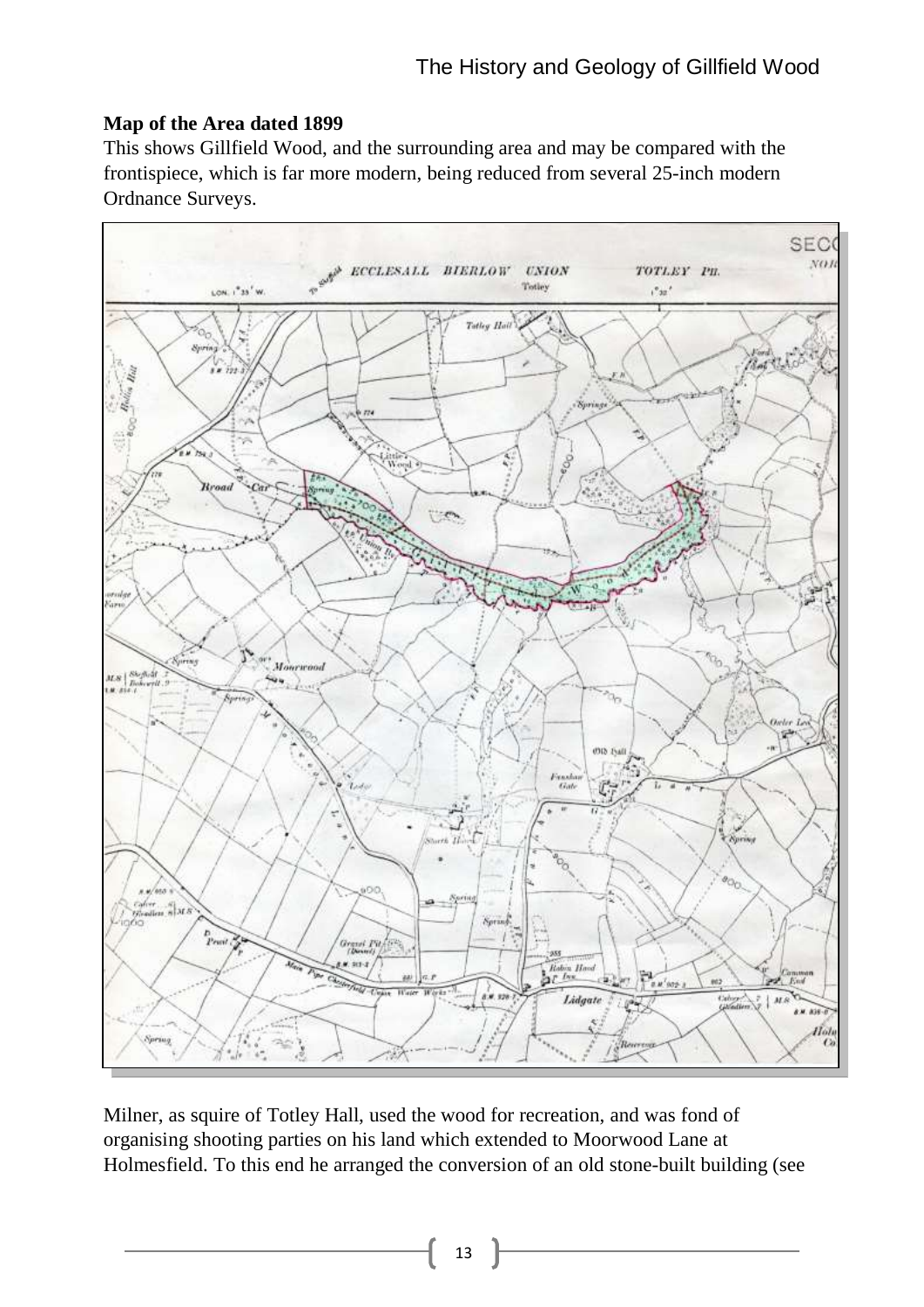page 19) to a small shooting cabin, where the sportsmen could have a drink or snack. The arm of the wood at the eastern end which has always been fenced off, was used for rearing pheasants, and a gamekeeper was employed for this purpose. There are now no pheasants in the district. It was on the owner's wish that the 'swimming pool' was excavated late last century, and it was indeed used for swimming by the owner, and also by the youth of Totley at the time. It has been re-excavated on a few occasions since it was first built as it silts up quickly. Unfortunately, each excavation is regarded by those concerned as the first, so it has proved very difficult to pin down the original digging to a definite date.

The recent history of the wood is well-documented since it is well within living memory. The wood was bought, with the rest of the Totley Hall estate, by Sheffield City Council in 1945, after it had been clear-felled by the combined efforts of the felling company and the. residents of the village. It was then left untouched for a number of years before being re-forested and generally tidied up between the years 1965 and 1967. Since the latter date, little has taken place apart from the routine maintenance necessary in an area of woodland such as this.

This is roughly the sum of the documentary evidence that I have been able to glean from the papers deposited in the Record Offices at Sheffield and Matlock. This has proved a very time-consuming task, and often the results of several hours work has been no tangible evidence whatsoever. What has proved of equal interest, and similar frustration, has been the visible remains of man's activity which are to be found within the wood itself.

A total of about 20 small regular depressions may be found in the study area and surrounding woodland. The average size of these is about 15 feet wide and 18 feet in length, although some are now rather indistinct and very difficult to find. Peculiar features are that none of the sites is on level ground, and all appear to have an 'exit' which faces downhill. An excavation of one site failed to provide any information, except the fact that at some time in the past, a fire had been built in the centre of the depression, and that coal had been burnt in it. Enquiries were made at the City Museum, Sheffield, and the letter received from them is to be found in the Appendix.

The contents of the letter were examined in the light of a geological map of the area, and it was a consensus opinion that the two explanations offered; iron mining and coal mining did not really hold water. A letter was sent to the Industrial Archaeology Unit at Bradford University, including all the relevant details, but no reply has been received to date. A map showing the sites of these 'pits' is included on page 17.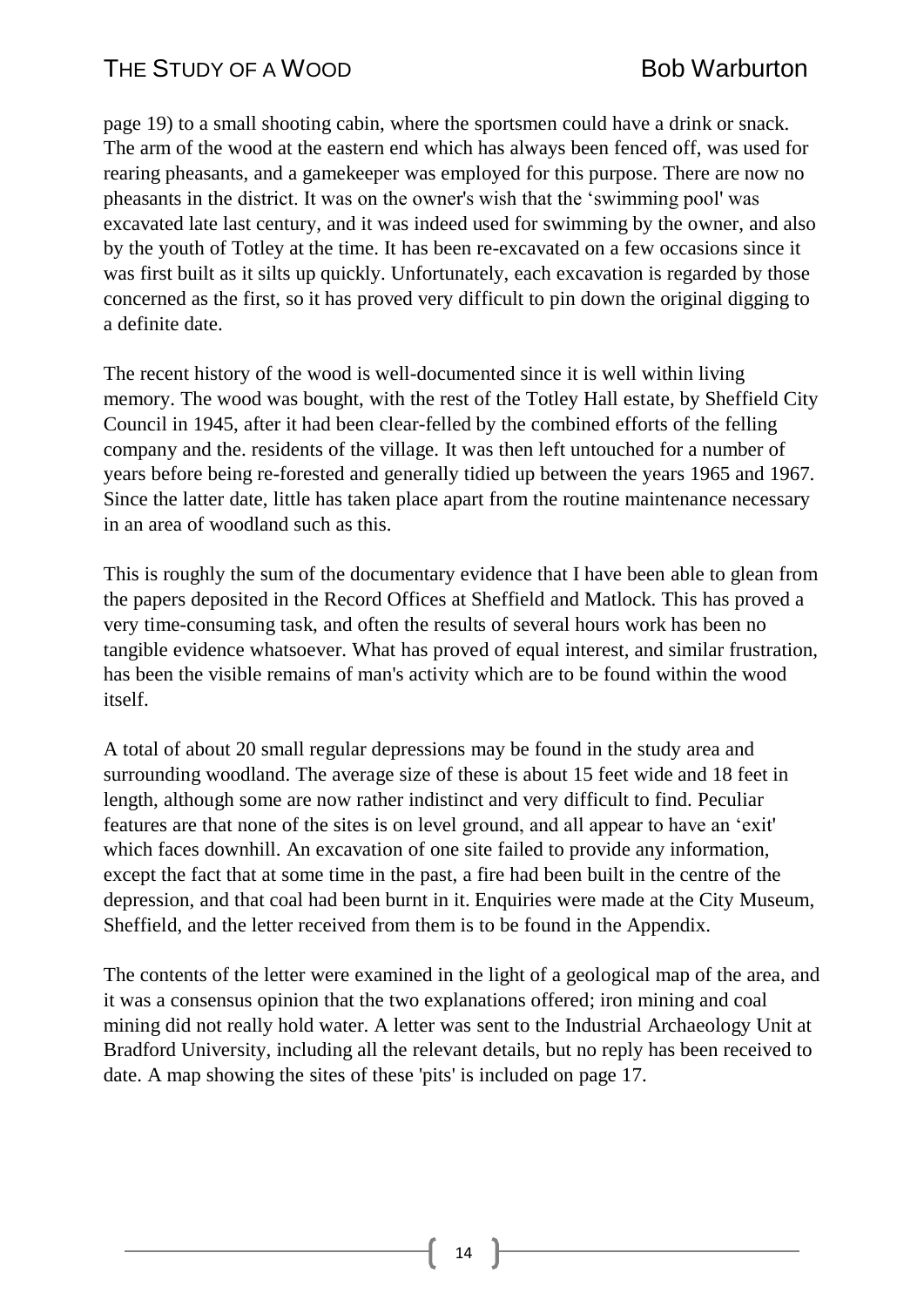

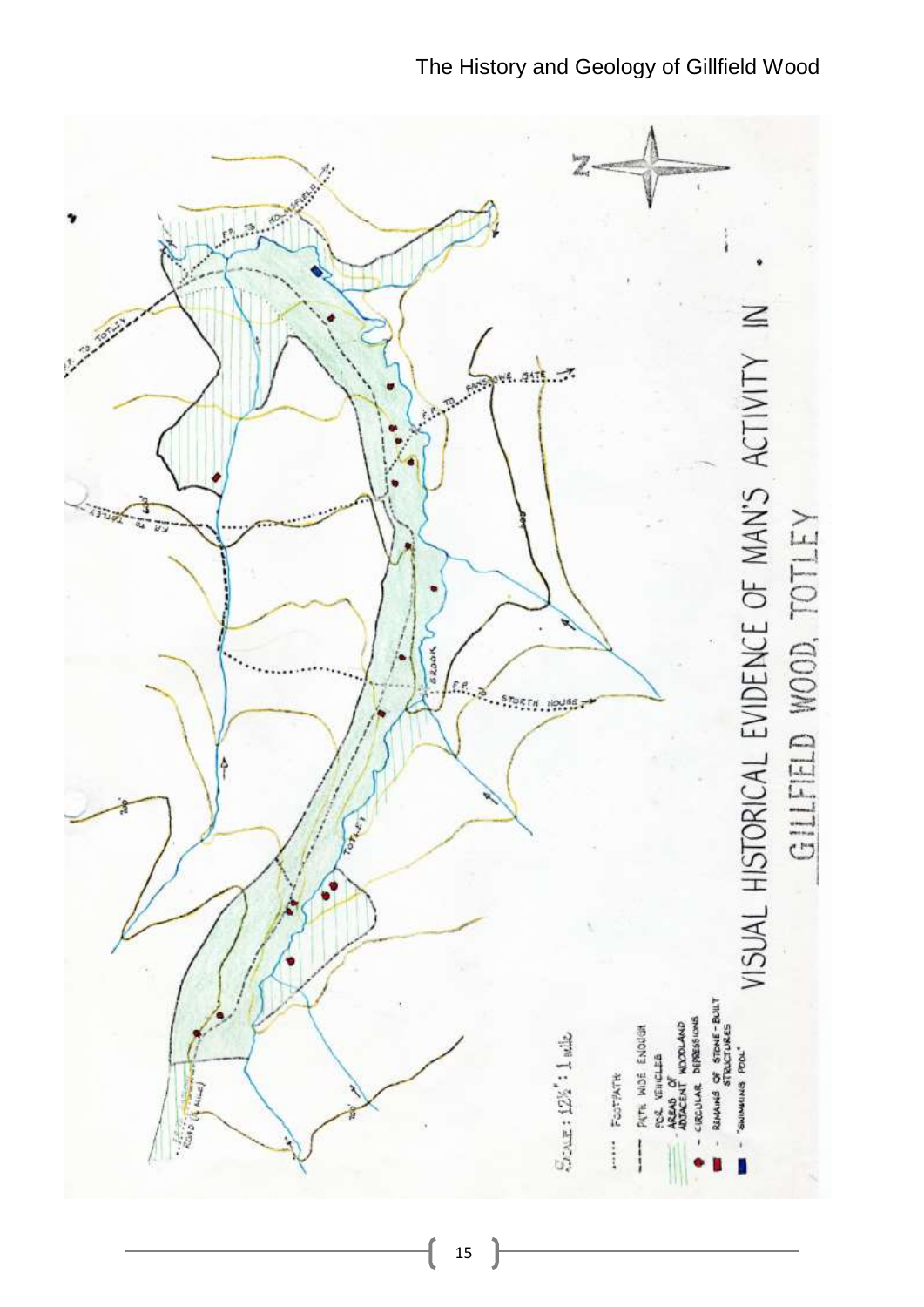### **PLATES 6 & 7: showing two of the 'Pit' sites.**



The photographs above show two of the more distinct sites, note the characteristic 'exit' in the second plate.

Another structure which has been the cause of much speculation, is the stone-built 'shooting-cabin' found in a Larch copse near the Totley-Storth House footpath rediscovered on December 1<sup>st</sup>, 1974. The villagers who were old enough to remember this being used, referred to it as the 'dug-out' and this certainly seems to be the case. Plate 8 below shows the present state of the ruin with very little of showing above ground level. What remains of the walls suggest that a great deal of care went into the went into the construction, as there is no evidence of any mortar being used, and yet the remaining walls and corners have obviously been made with great precision and accuracy. Whilst there are still people alive in Totley today who have dim recollections of the swimming pool being built, they were unanimous that the 'dug-out' "had always been there". (Interview with local inhabitants, January  $21<sup>st</sup>$ , 1974, see report page 136). This building is not recorded on any of the maps scrutinised and is not mentioned in any of the documents studied so far.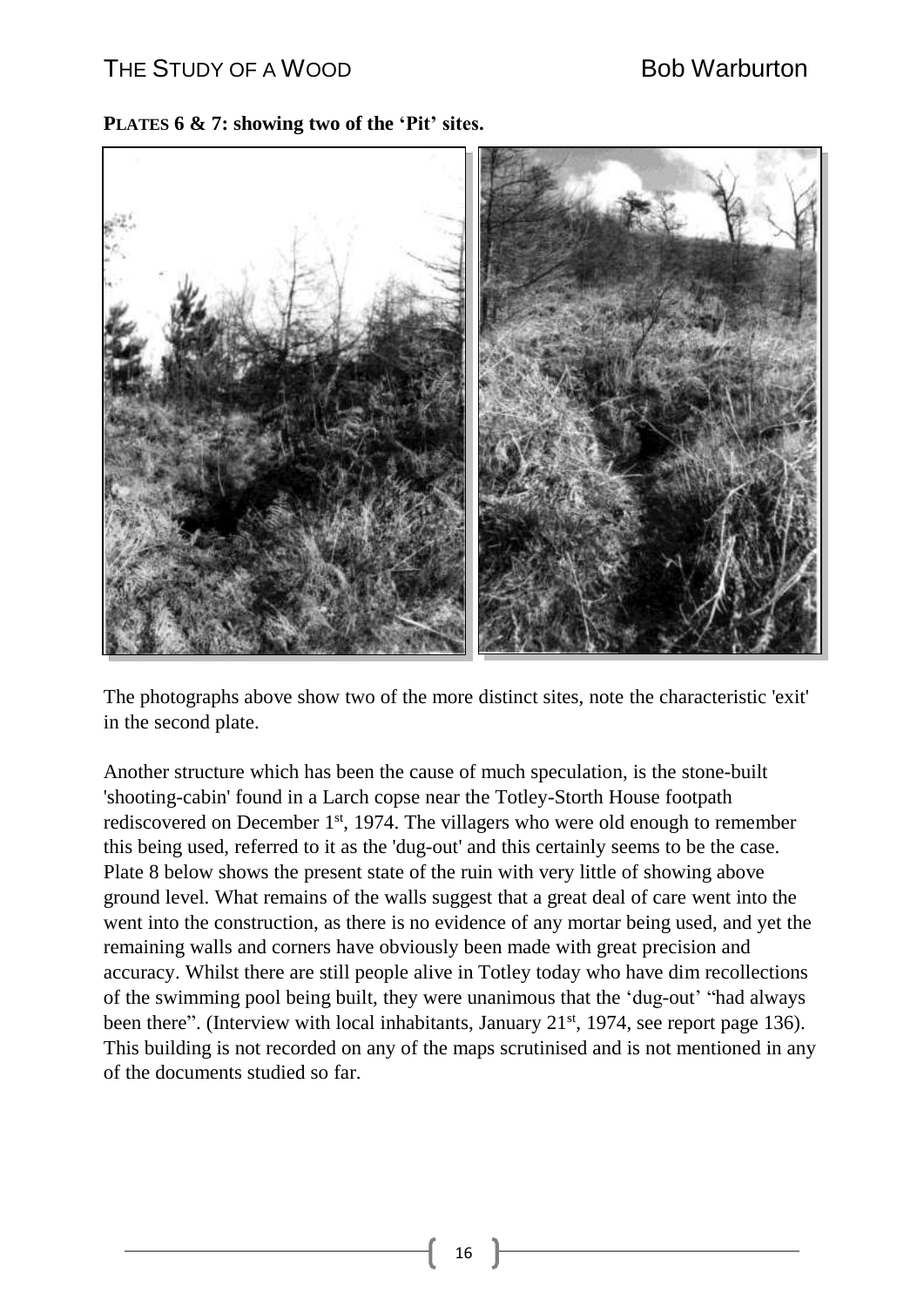**PLATE 8: 'Dug-Out', Gillfield Wood** Note the finely constructed corner and the large flat roofing slab on the floor in front of the joint.



A similarly constructed building was found in Area C, the only major difference being the size, which was quite small (approximately 2ft 6inch by 4ft, compared with 5ft by 8ft for the previous structure). The locals were unaware of this latter site's existence and said that it must have been built be some of the local youths, but the same care seem to have been taken with the construction, even though the rood is obviously of more modern origin (see below).



## **PLATE 9: Second 'Dug-Out' found in Area C**

This is now used as a den by the local children and much of the stone walling has been removed. Traces of it can still be seen at the lower part of the rear wall. This again follows the 'dug-out' pattern of the larger building.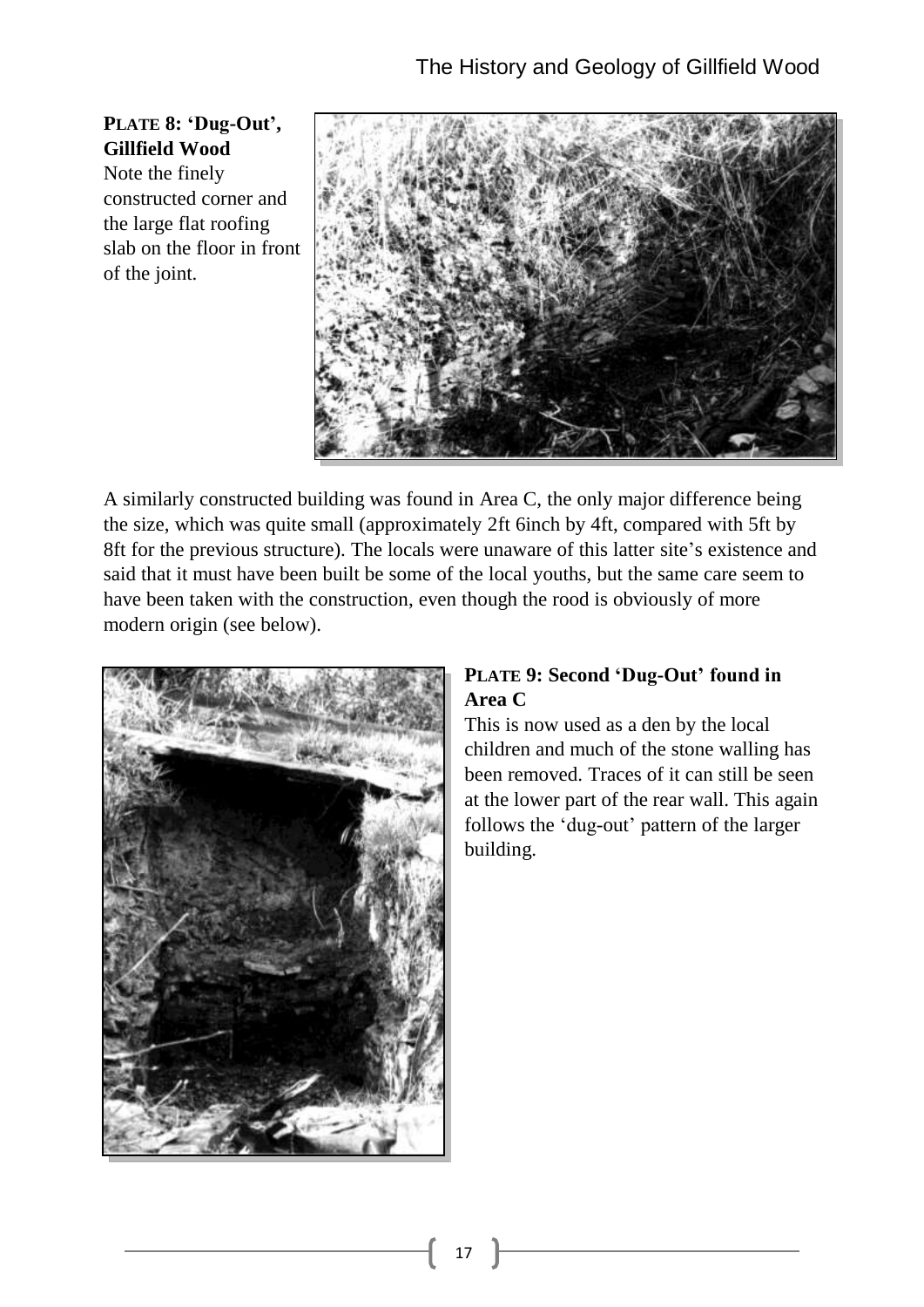# A BRIEF GEOLOGY OF THE WOOD

Gillfield Wood overlies rocks of the Lower Coal Measures, the particular rocks here being sandstone (Greenmoor Rock), mudstone and siltstone.

Greenmoor Rock is a fine-grained sandstone, grey to brown in colour, flaggy (i.e., splitting easily and regularly), making it an ideal rock for drystone building. There is a small quarry in a field adjoining the wood, where the stone has been taken for this very purpose. The mud and siltstones are very fine-grained and dark grey in colour. These rocks can only be seen in and near Totley Brook, for there are no other outcrops of rock within the wood. Occasional fossils are dislodged from the streambed by flooding, those discovered so far have all been specimens of *Stigmaria*.

The environment which must have been responsible for a geological succession such as this, is thought to have been that of a river delta, with the sandstones being deposited by tides and currents, and the shaly mud and siltstones being deposited in somewhat quieter areas. The successive bands of sandstone and shales which can be seen clearly on the map on page 22 are due to the variable conditions brought about by the unstable nature of any delta area, and which may be seen in action today in many parts of the world.

Two faults pass through the wood, but they appear to have little effect upon the landscape - the contour lines show very little deviation, and the course of the streams seems to be totally unaffected. The areas of Greenmoor Rock do indicate slightly more resistance to erosion than the intervening bands of mudstone and siltstone. This is most noticeable in the fields surrounding the wood, rather than the interior, the most striking effect of this can be seen beside the Totley-Fanshawe Gate footpath, at the southern edge of the wood. Here, there is raised ground to each side of the path, these areas conform exactly to the position of the Greenmoor Rock as indicated on the geological map, with the softer materials between these two raised areas.

The dip of the rocks is northwards, at an angle between  $8^\circ$  and  $30^\circ$ . This means that the bed exposed along the strike has been liable to undercutting by the stream, and hence has been eroded more rapidly than the southern bank, where the slope of the land follows the dip.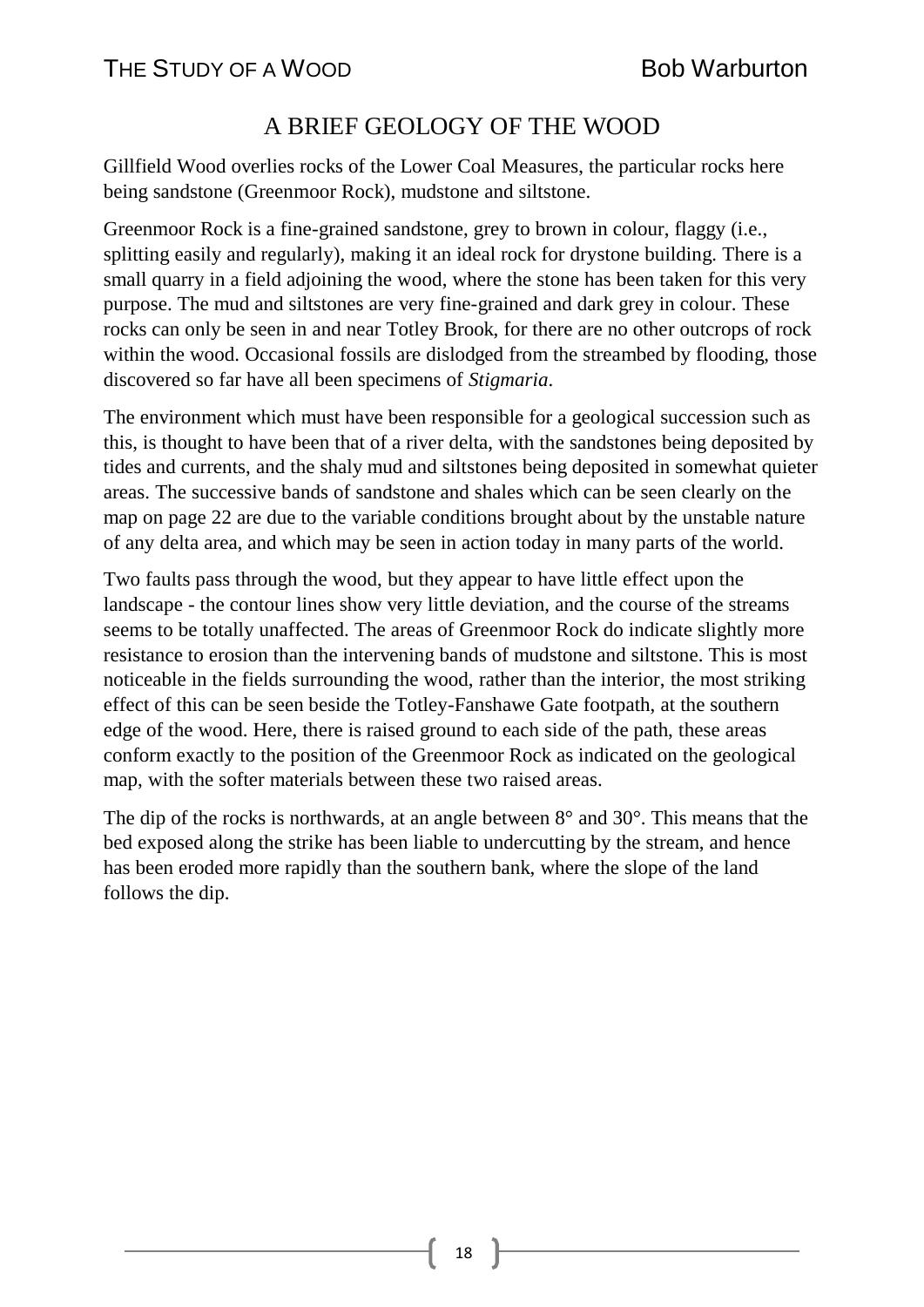**A** 

|                | <b>KEY TO GEOLOGICAL MAP</b>                                                                                                                                                                                                                                                                                                                                                                                                                | <b>Generalized Vertical Section</b>                                                                               |                       |                    |
|----------------|---------------------------------------------------------------------------------------------------------------------------------------------------------------------------------------------------------------------------------------------------------------------------------------------------------------------------------------------------------------------------------------------------------------------------------------------|-------------------------------------------------------------------------------------------------------------------|-----------------------|--------------------|
| GM<br>LCM<br>s | <b>Greenmoor Rock</b><br><b>Lower Coal Measures</b><br><b>Silkstone Rock</b><br>horizontal strata<br>inclined strata and angle of dip<br>vertical strata, long bar indicates strike.<br>Gently undulating strata (general<br>disposition uncertain)<br>Undulating strata (general dip in<br>degrees)<br>Geological boundary (solid)<br>Fault at surface<br>Stream<br>Area of Gillfield Wood<br>Study area<br>Line of sections (see page 19) | Scale: $1$ inch =<br>100ft<br>Grenoside coal<br>Sandstone<br>Thin Grenoside<br>sandstone<br><b>Greenmoor Rock</b> | GF<br><b>GM</b><br>GM | ower Coal Measures |
|                |                                                                                                                                                                                                                                                                                                                                                                                                                                             |                                                                                                                   |                       |                    |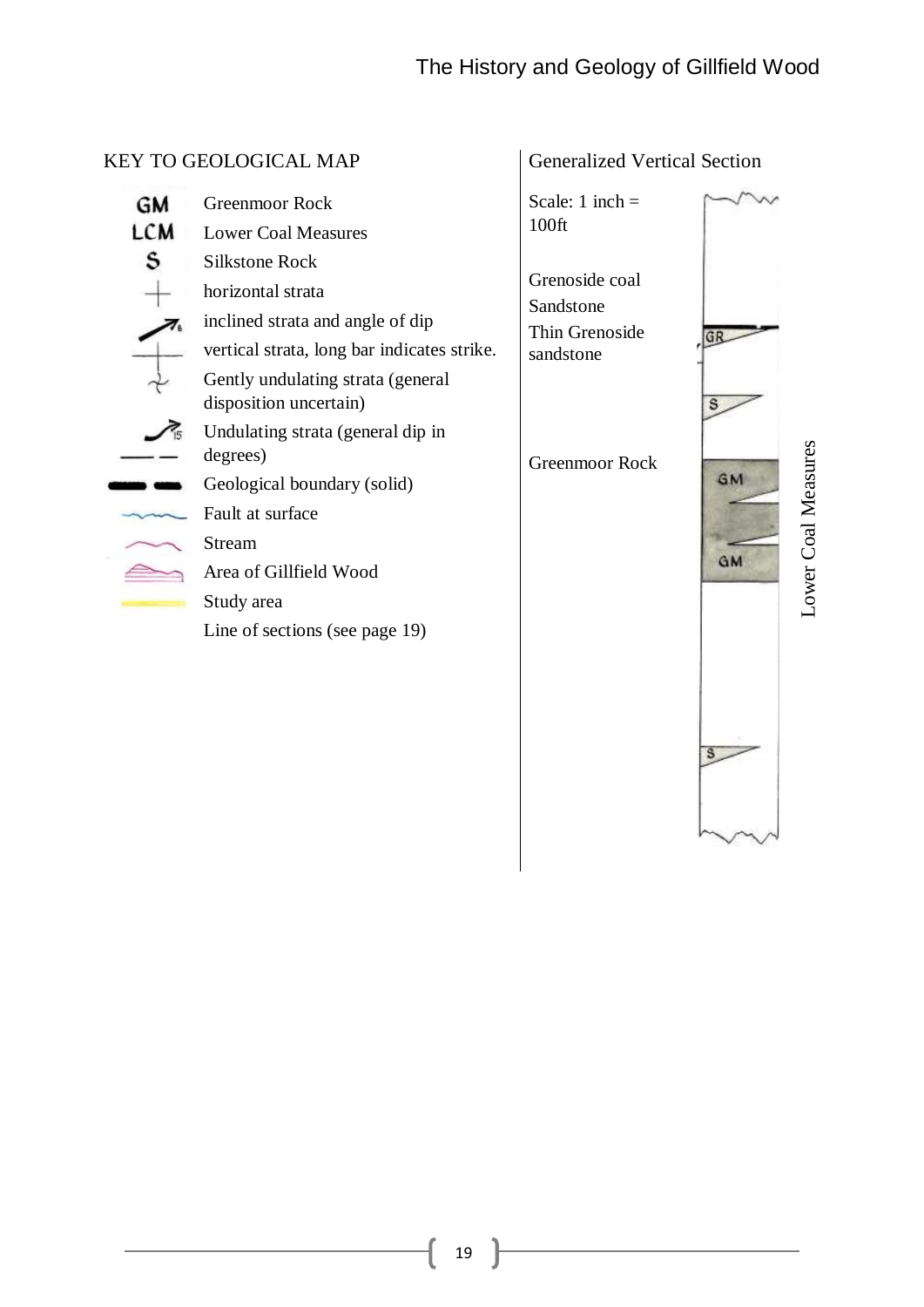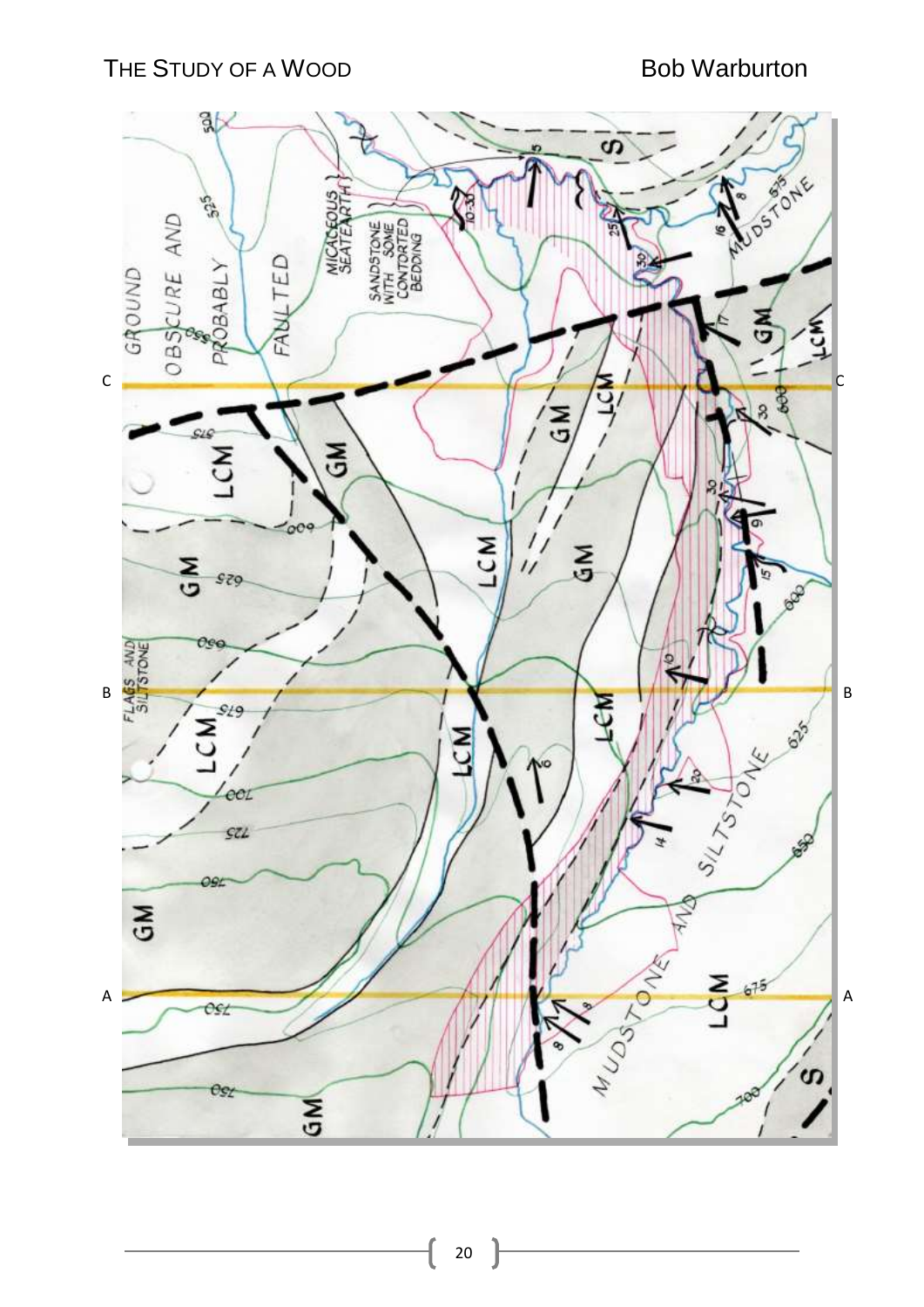## **SECTION LINES from MAP**

**Line A**. Profile across the western end of Gillfield Wood.

This clearly shows the double scarp slopes of Gillfield and Little Wood, and the rising land to the left of the diagram, this reaches just over 900 feet at Holmesfield, less than a half-mile away.

**Line B**. Profile near the middle of the wood.

It is interesting to note the general levelling-out of the landscape at this point.



**Line C**. This section is taken towards the eastern end of the wood, just before the confluence of Totley Brook and the stream featured in the centre of the diagram.



All these diagrams were drawn to the same vertical and horizontal scale ie: 1cm to 44 metres. They are all taken exactly north-south and the location can be seen on the geological map on page 22.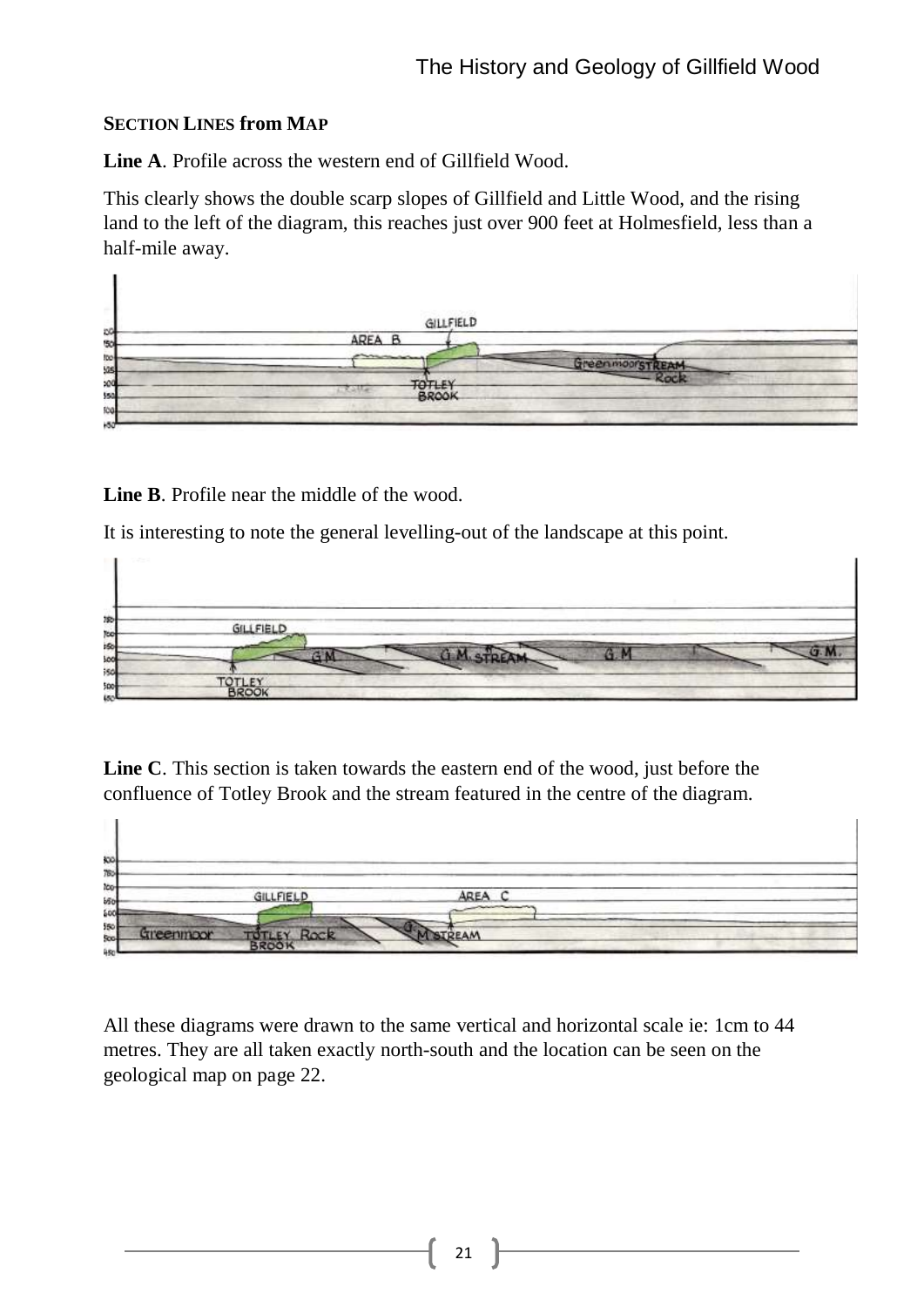An interesting feature of the area is the double south-facing slope which can be seen very clearly from a distance, with Gillfield on the more southerly slope, and Little Wood on the more northerly. This has been caused be the downcutting of Totley Brook and its more northerly tributary through the Greenmoor Rock into softer mud and siltstone beneath. This effect can be seen in the plate below.

### **PLATE 10: Double Scarp Slopes near Gillfield**

The overlay indicates exactly where the two scarps occur. Photograph taken looking WNW.



This effect can also be seen clearly in the cross-sectional diagrams of the wood on page 23 especially in the first (and more westerly) of the three.

Within the wood, Totley Brook and its few tributaries have been the agents of change. The Brook has obviously cut through the Greenmoor rock, and one tributary in particular, has carved a steep-sided valley through the rock. This can be seen in the plate below. This tributary has but a brief journey beginning in the fields about a half mile from its confluence with Totley Brook. This tributary runs obliquely across the boundary between a section of Greenmoor Rock and the overlying mudstones without any deviation.

## **PLATE 11: Small valley carved by tributary of Totley Brook.**

This feature can be seen beside the Totley-Fanshawe Gate footpath through the wood.

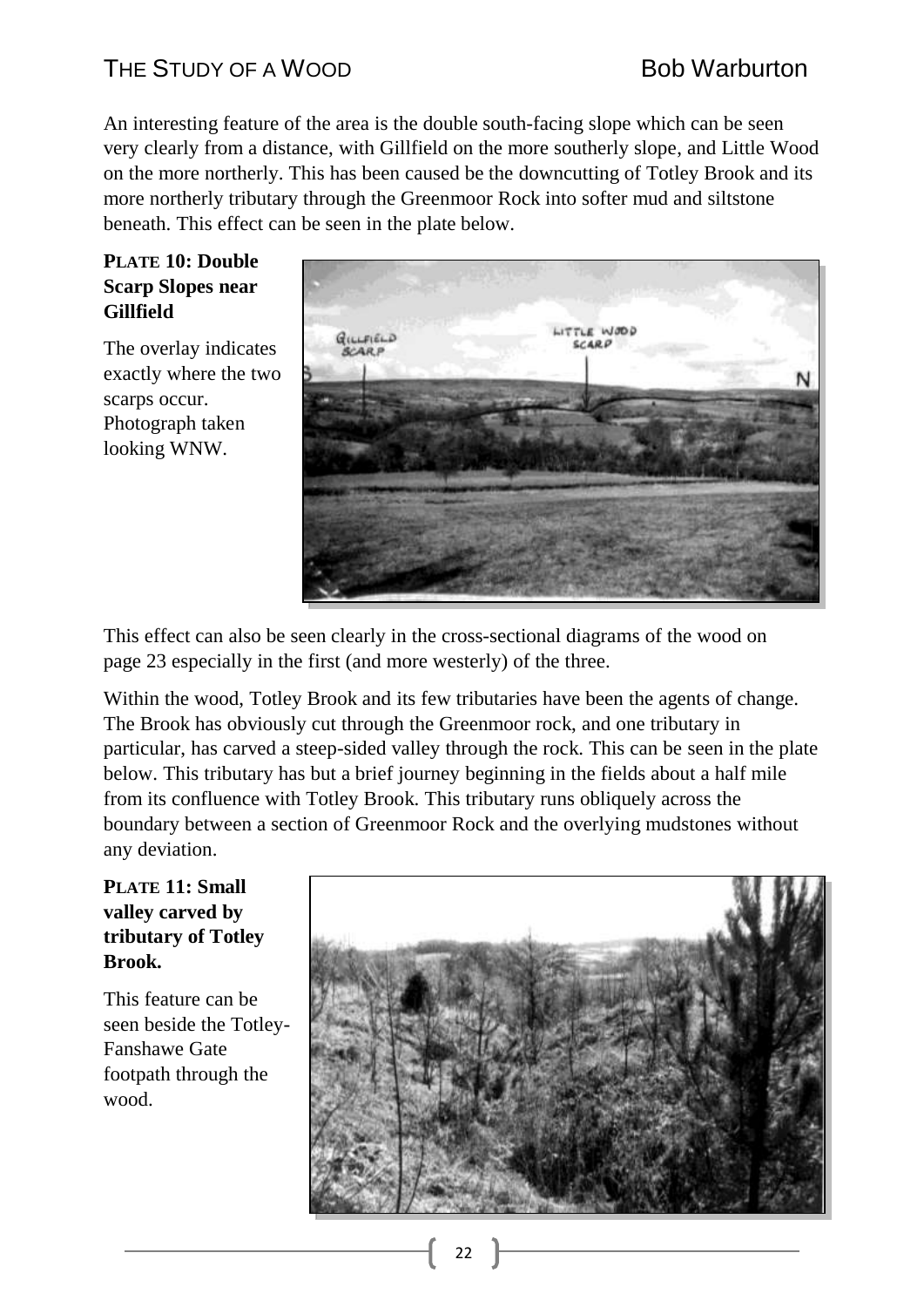The highest point of the wood is at the western end, on the Ridge, which is 750 feet above sea-level. The lowest point is approximately 530 feet at the exit from the wood of Totley Brook, at the eastern tip. This gives an average gradient of about 1:17. This causes several minor waterfalls and riffles in the brook, which, for a great part of its course through the wood, conforms to a pattern of riffles and shallow pools.

The drainage pattern into Totley Brook is dominated by that from the fields to the south, with only two very small ditches, the stream featured in Plate II on the previous page, actually contributing water from within the wood. The photograph below shows the drainage pattern from the south quite clearly.

**PLATE 12: Drainage Pattern to the South of Gillfield Wood, Draining into Totley Brook** 



**Stream A** in the photograph enters the wood as Totley Brook. Its source is on the moors in the distance. **Stream B and C** are small tributaries leading from the pasture to the left of the plate. **Stream D** is much larger and has its source at a spring about three-quarters of a mile from its confluence. One further stream joins Totley Brook from this direction, but its location made inclusion of all four streams on one photograph, impossible.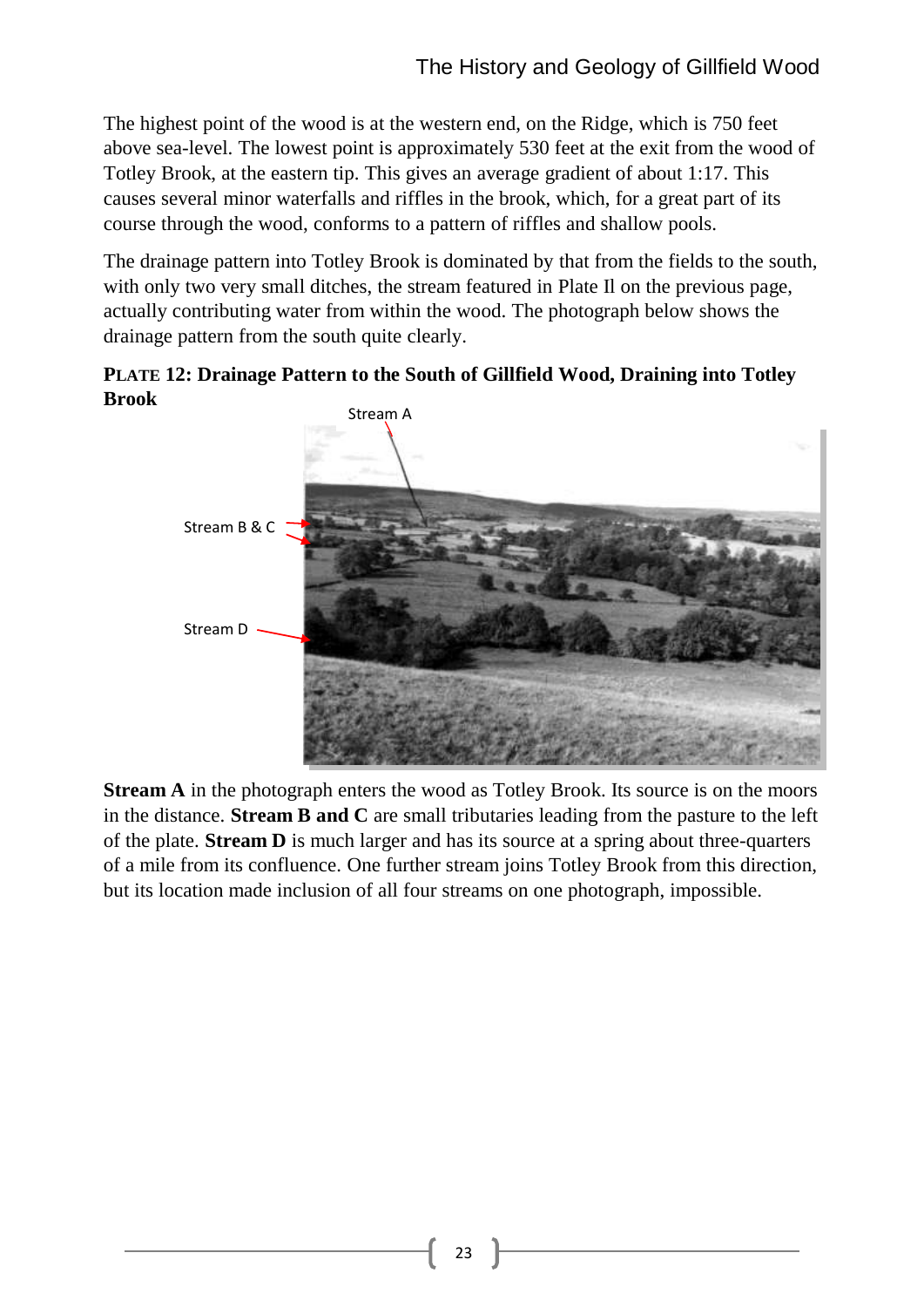## **pH READINGS IN GILLFIELD WOOD**

A series of pH readings was taken throughout the wood in order to establish the general pH level if this was at all possible. These readings were taken so that there were as few areas of the wood as possible which were not sampled. The task of taking a very large number of samples seemed to be an inordinately time-consuming undertaking for the relative importance of this section of the study. I decided to take the minimum number of samples to cover the widest possible area of woodland. Sectors of special interest, such as quadrats taken in connection with other lines of enquiry; marshy areas; areas of alluvium; or simply contrasts in vegetation were included and mapped so that an overall picture of the ground covered, or more importantly, not covered, was available for reference. Any anomalies, or great deviations from the norm would be investigated more thoroughly.

A total of forty-seven samples were taken at a depth of about 2 inches. The samples were tested by using the B.D.H. Soil Testing Kit, and, with one notable exception, the soil proved to be acidic with an average of 5.6. The exception to this general pattern occurs at site number 13 on the accompanying map (see overleaf), where a reading of 7.0 was obtained on January 12th (see report of that visit, page 118). Further samples were taken in the vicinity to verify the first result.

On the subsequent visit, samples were taken at foot intervals in a pattern radiating out from the original site. The aberrant area was quite local, and although a reading of 7.5 was obtained at one point, the tendency seemed to be that this was a peak, and that the figures dropped again to acidic values a short distance away from this point.

Reasons for this localised effect are rather difficult to find. Geological maps show no possible outcrop of alkaline rocks to explain it, but circumstantial evidence, in the form of old fertilizer bags, would tend to suggest that these may be to blame. Details on these bags were rather indistinct, but the words "Nitrogen 22%: Phosphoric Acid 11%; Potash 11%" could be deciphered. The bags were, unfortunately, quite empty, so that a test of the contents (the simplest thing to do) was rendered impossible. If a similar bag can be found, then a test of that may give the answer, but this may not be the case. It could be that prolonged exposure to the elements alters the chemical constituents of the fertilizer and also its pH.

A sample of the fertilizer was obtained and tested for pH. The result was a reading of over 8.0, which would make this a logical cause of the rather aberrant figure obtained previously. Thus, the overall picture is one of acidic soil, mainly podsolic in character with very few sites within the wood deviating from this general pattern to any marked degree. I have not tested the area around the paths for pH, since these have recently been resurfaced, some areas with concrete, and some with limestone chippings. As yet there seems to have been little or no change in vegetation caused by this work, but a careful watch must be made in case these small inclusions have any effect upon the immediate flora.